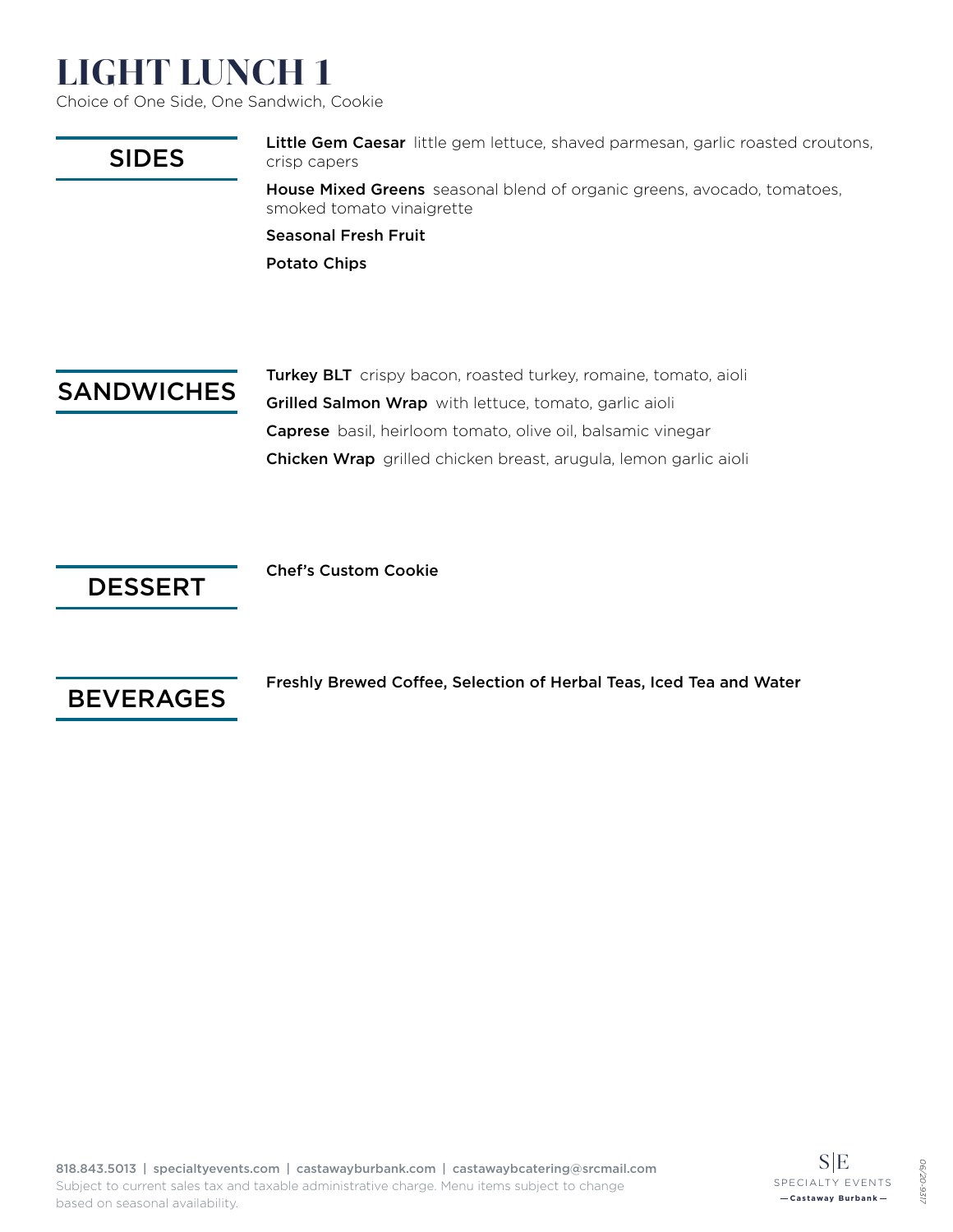# LIGHT LUNCH 2

Choice of Two Hors d 'Oeuvres, One Side, One Sandwich, and One Dessert



#### **HOT**

Vegetable Spring Roll Coconut Shrimp Grilled Chicken Skewer

#### COLD

Tomato Bruschetta Goat Cheese Crostini Tomato Mozzarella Skewer

### SIDES

Little Gem Caesar little gem lettuce, shaved parmesan, garlic roasted croutons, crisp capers House Mixed Greens seasonal blend of organic greens, avocado, tomatoes,

smoked tomato vinaigrette

Seasonal Fresh Fruit Potato Chips



Turkey BLT crispy bacon, roasted turkey, romaine, tomato, aioli Grilled Salmon Wrap with lettuce, tomato, garlic aioli Caprese basil, heirloom tomato, olive oil, balsamic vinegar Chicken Wrap grilled chicken breast, arugula, lemon garlic aioli

DESSERT

Triple Chocolate Brownie New York Cheesecake Crème Brûlée Salted Caramel Pudding

### BEVERAGES

Freshly Brewed Coffee, Selection of Herbal Teas, Iced Tea and Water

*06/20-9317*

**06/2C** 931.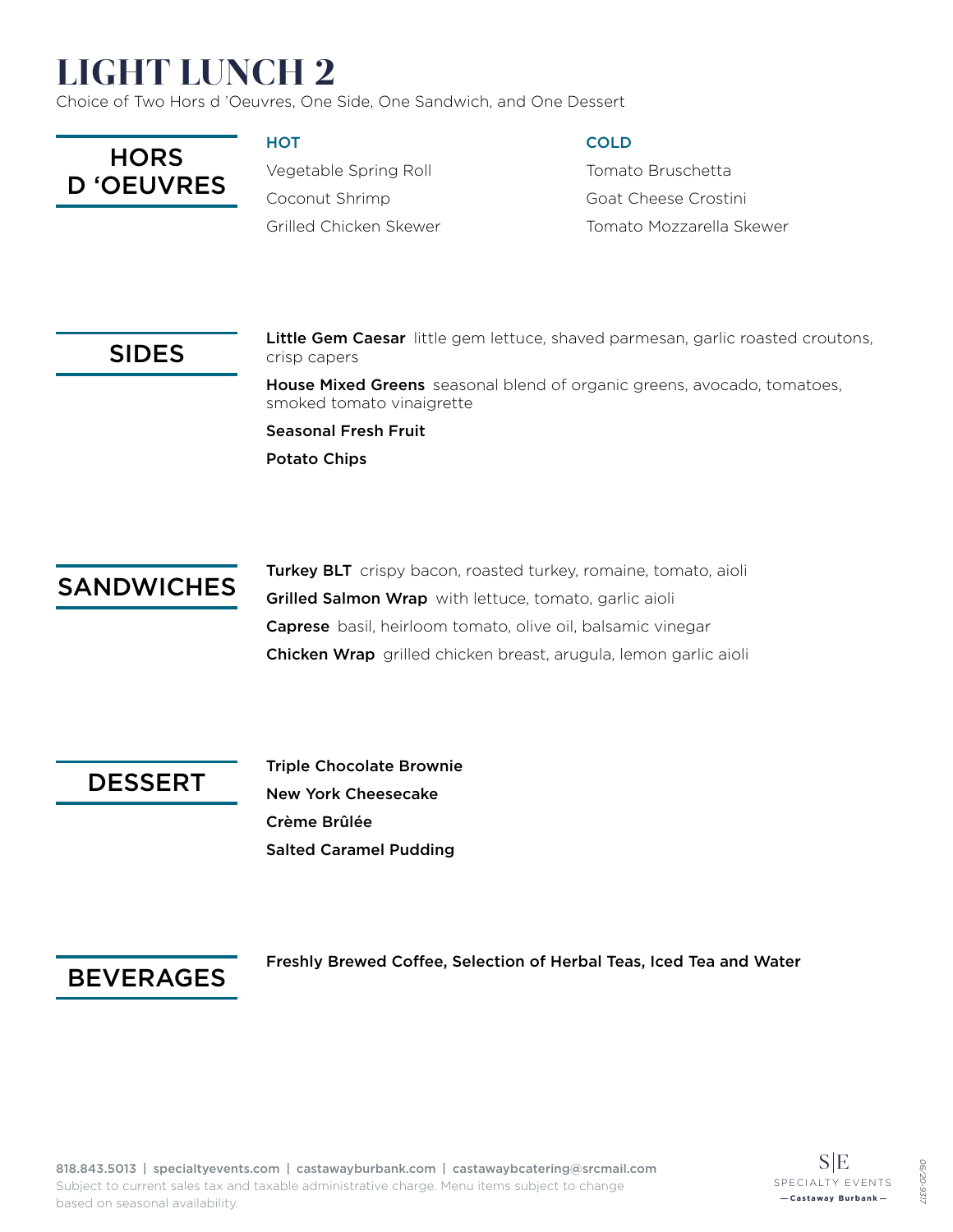# PLATED LUNCH

Choice of Two Hors d 'Oeuvres, One Salad, One Entree, One Dessert



#### **HOT**

Vegetable Spring Roll Coconut Shrimp Grilled Chicken Skewer

#### **COLD**

Tomato Bruschetta Goat Cheese Crostini Tomato Mozzarella Skewer

### SALADS

Little Gem Caesar little gem lettuce, shaved parmesan, garlic roasted croutons, crisp capers

House Mixed Greens seasonal blend of organic greens, avocado, tomatoes, smoked tomato vinaigrette

### ENTRÉES

Pan Seared Salmon mashed potatoes, seasonal vegtables, garlic caper cream sauce

Spaghetti Pomodoro fresh basil

Grilled Marinated Chicken Breast oven roasted potatoes, seasonal vegtables, pan jus



Triple Chocolate Brownie New York Cheesecake Crème Brûlée Salted Caramel Pudding



Freshly Brewed Coffee, Selection of Herbal Teas, Iced Tea and Water

*06/20-9317*

**06/2C** -931.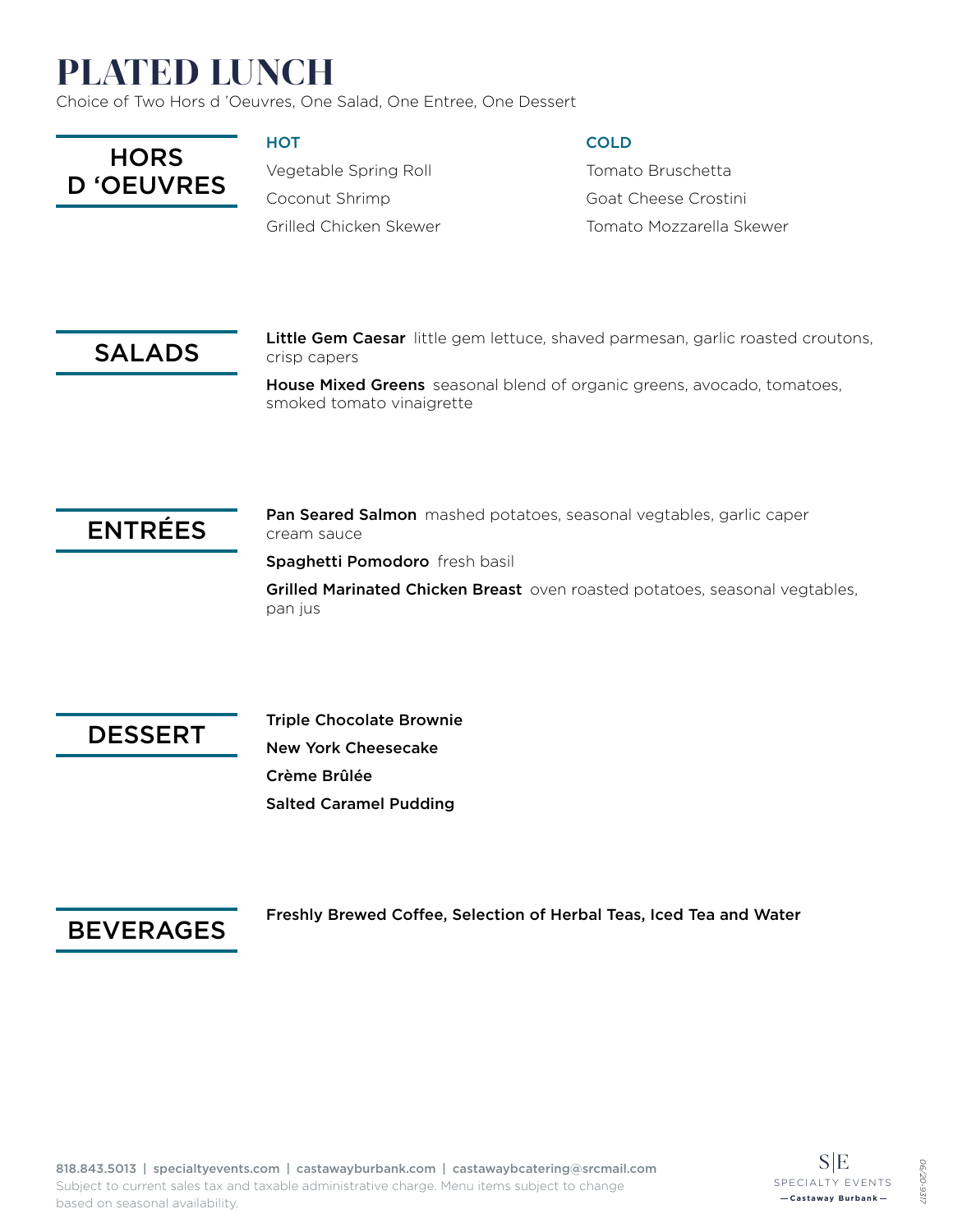## BRUNCH MENUS

### **BRUNCH SCRAMBLE**

Served with choice of breakfast potato: papas bravas, potatoes O'Brien, loaded hash browns and choice of breakfast bread: English muffin, biscuit, or whole wheat toast.

#### ENTRÉE

3 Scrambled Eggs, 3 pieces of Bacon or Breakfast Sausage, and fresh fruit

#### **BEVERAGES**

Chilled Florida Orange & Apple Juices, Freshly Brewed Coffee, Selection of Herbal Teas

#### **BRUNCH** ENHANCEMENTS

**Frittata** applewood smoked bacon or chicken apple sausage, cheddar, green pepper, onions spinach, tomato, onions, swiss

Classic Eggs Benedict canadian bacon, poached egg, classic hollandaise

Crab Cake Benedict poached egg, chipotle hollandaise

**Smoked Salmon Benedict** poached egg, classic hollandaise

Fried Chicken and Waffle organic chicken, orange cinnamon waffle, sriracha maple syrup

Breakfast Burger tabasco aioli, fried egg, apple smoked bacon, ketchup



**Buttermilk Pancakes** blueberry or plain **Belgian Waffles** whipped honey butter and maple syrup Crusted French Toast Sticks brioche, blackberry syrup, cinnamon marshmallow cream Assorted Chilled Individual Yogurts Applewood Smoked Bacon Sausage Links

#### BEVERAGE

Two Hours of Unlimited Signature Mimosas

*06/20-9317*

**06/2C**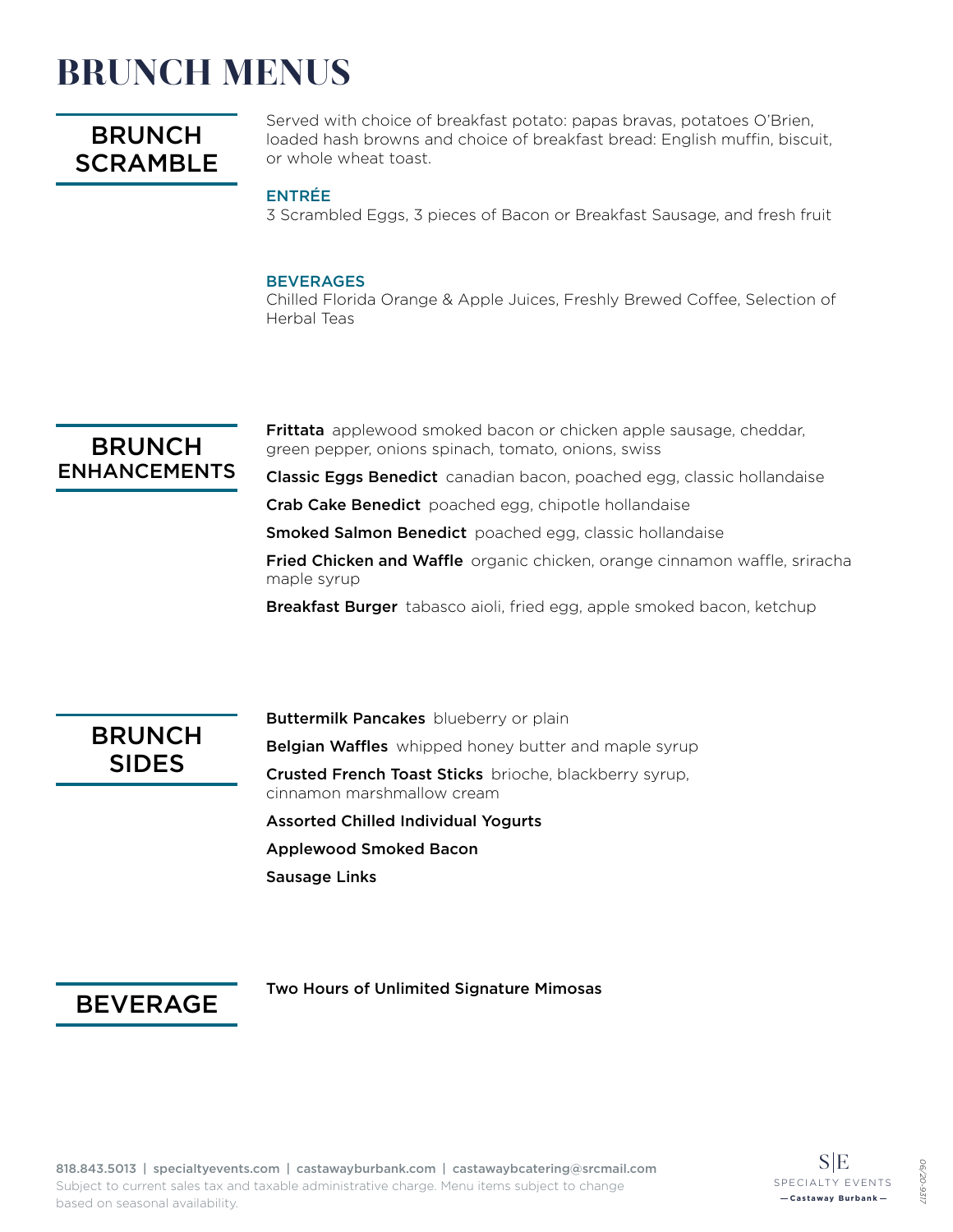## BREAKFAST MENUS

## CONTINENTAL

Assorted Grab and Go Whole fruit Assorted Miniature Croissants and Danishes Assorted Miniature Muffins



Chilled Florida Orange & Apple Juices, Freshly Brewed Coffee, Selection of Herbal Teas

# PLATED BREAKFAST 1

## ENTRÉES

Seasonal Fruit

Berry Yogurt Parfait with seasonal fruits and berries, house made granola Breakfast Wrap with scrambled eggs, bacon, cheese, peppers, onion



Chilled Florida Orange & Apple Juices, Freshly Brewed Coffee, Selection of Herbal Teas

*06/20-9317*

-02/90  $126 -$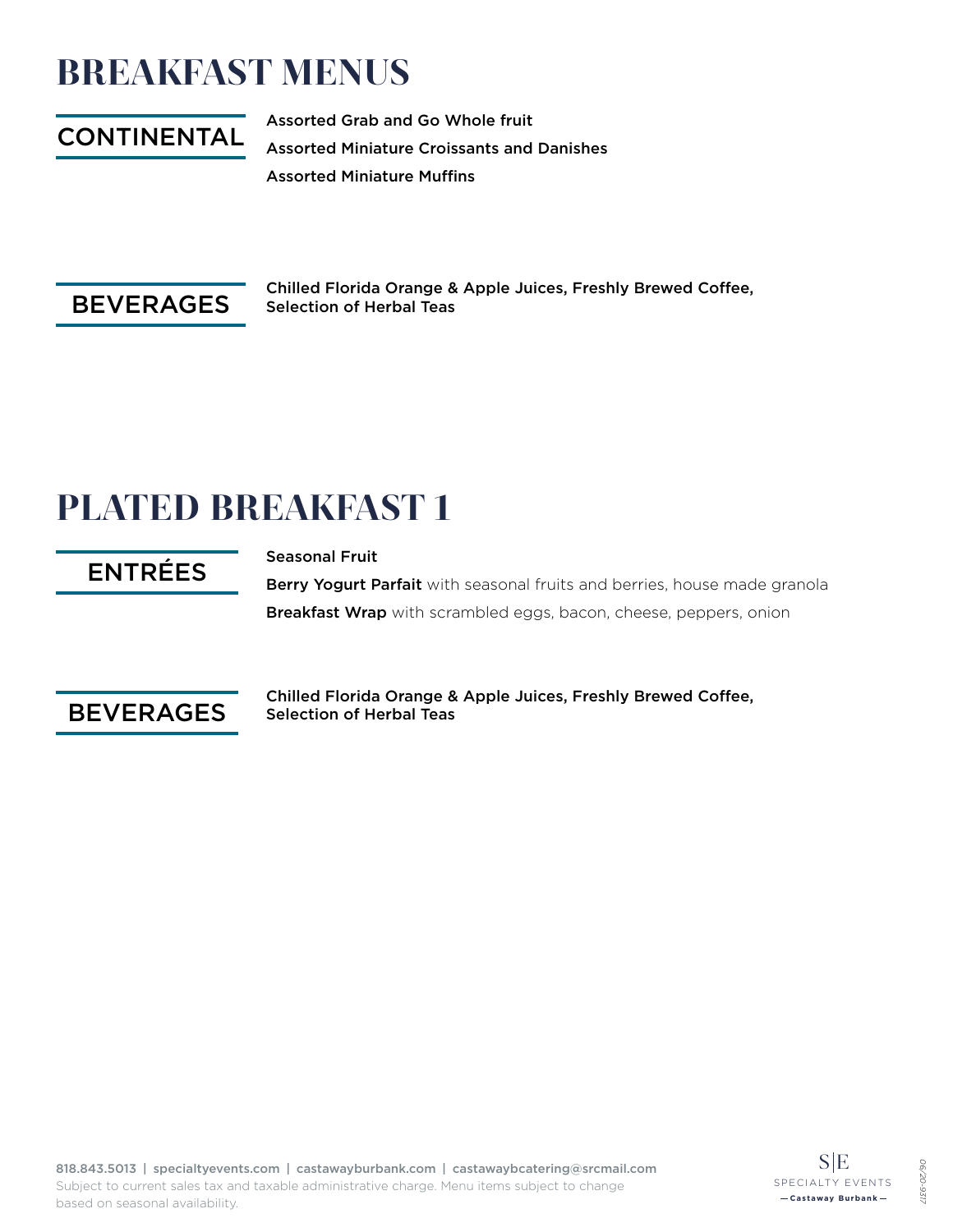# PLATED BREAKFAST 2

## ENTRÉE

Scrambled eggs served with breakfast potatoes, whole wheat toast, miniature muffin, bacon or sausage and whole fruit



Chilled Florida Orange & Apple Juices, Freshly Brewed Coffee, Selection of Herbal Teas

## BREAKFAST ENHANCEMENTS

**Buttermilk Pancakes** blueberry or plain **Belgian Waffles** whipped honey butter and maple syrup Crusted French Toast Sticks brioche, blackberry syrup, cinnamon marshmallow cream Assorted Chilled Individual Yogurts Applewood Smoked Bacon Sausage Links

*06/20-9317*

-02/90  $126 -$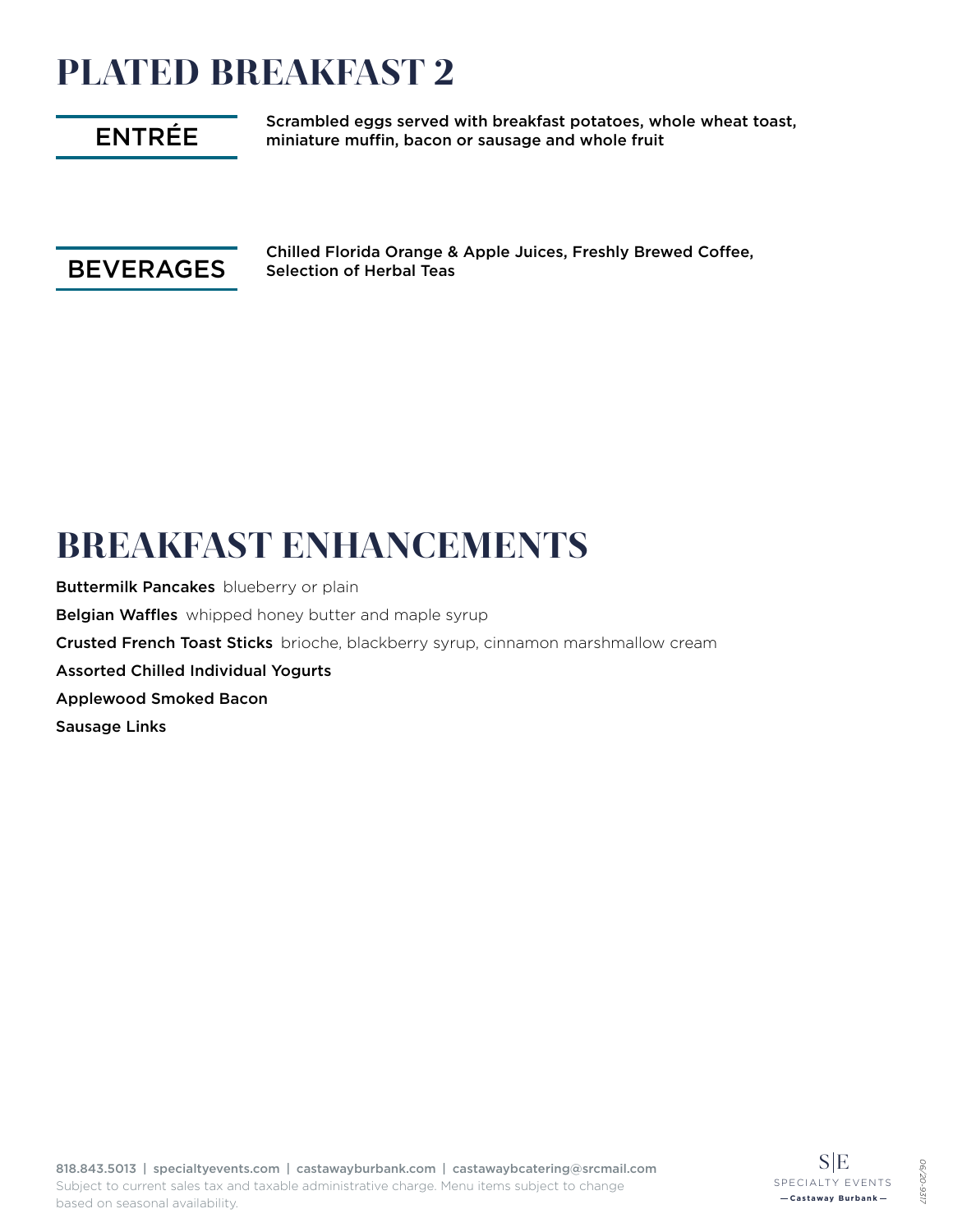## KIDS MENU

Choice of one Entrée and French Fries or Vegetables



### SIDES

French Fries Chef's Vegetable Selection

818.843.5013 | specialtyevents.com | castawayburbank.com | castawaybcatering@srcmail.com Subject to current sales tax and taxable administrative charge. Menu items subject to change based on seasonal availability.

*06/20-9317*

06/20-9317